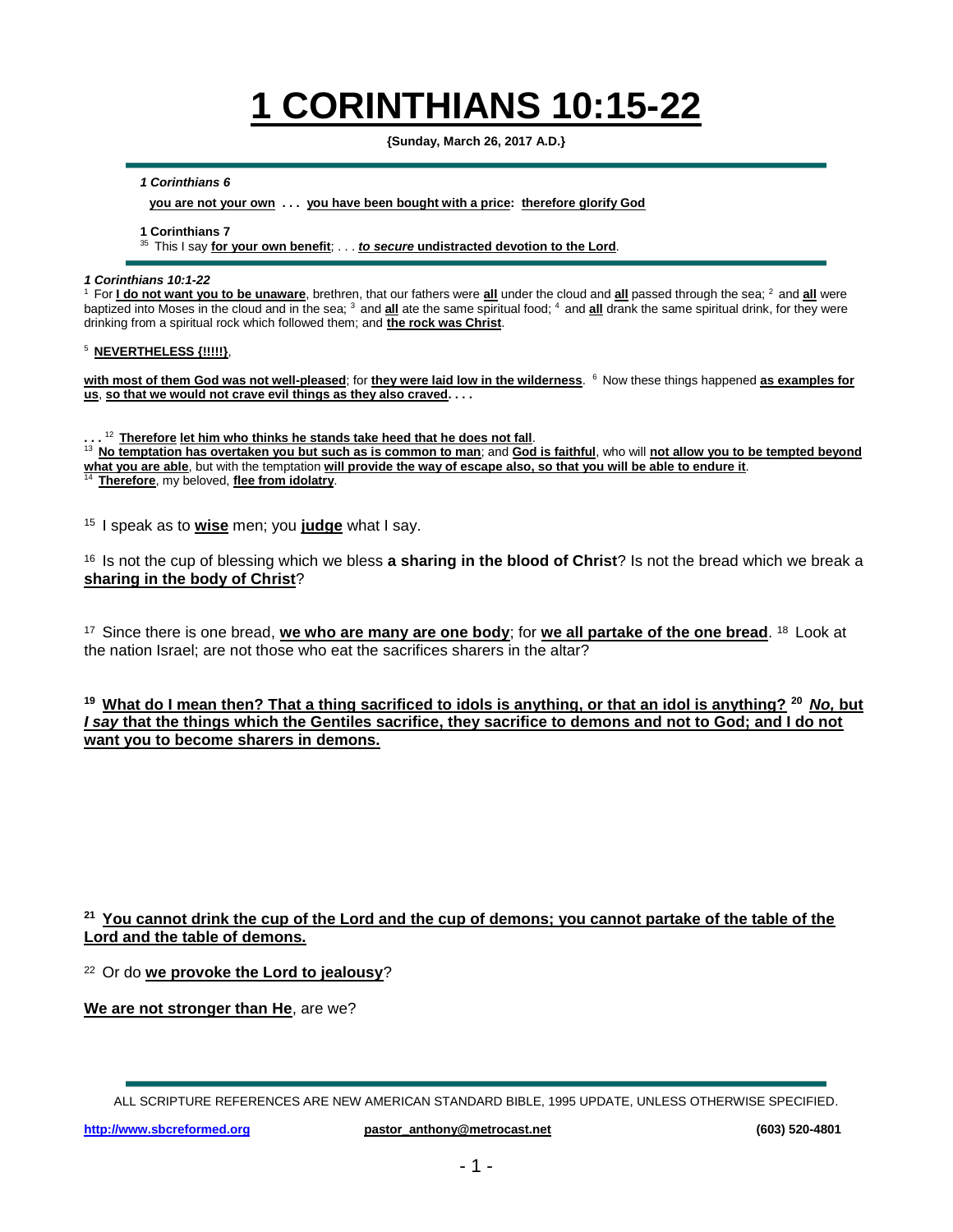# **Heidelberg Catechism**

**(1563)**

## **22. What is then necessary for a Christian to believe?**

**All that is promised us in the Gospel**, which the articles of our catholic, undoubted Christian faith teach us **in sum**.

## **23. What are these Articles?**

**I believe in God the Father** Almighty, Maker of heaven and earth.

**And in Jesus Christ**, His only begotten Son, our Lord: who was conceived by the Holy Ghost, born of the virgin Mary; suffered under Pontius Pilate, was crucified, dead and buried; He descended into hell; the third day He rose from the dead; He ascended into heaven, and sitteth at the right hand of God the Father Almighty; from thence He shall come to judge the quick and the dead.

**I believe in the Holy Ghost**; the holy catholic Church; the communion of saints; the forgiveness of sins; the resurrection of the body, and the life everlasting.

### **24. How are these articles divided?**

Into three parts: the first is of God the Father, and our **creation**; the second, of God the Son, and our **redemption**; the third, of God the Holy Ghost, and our **sanctification**.